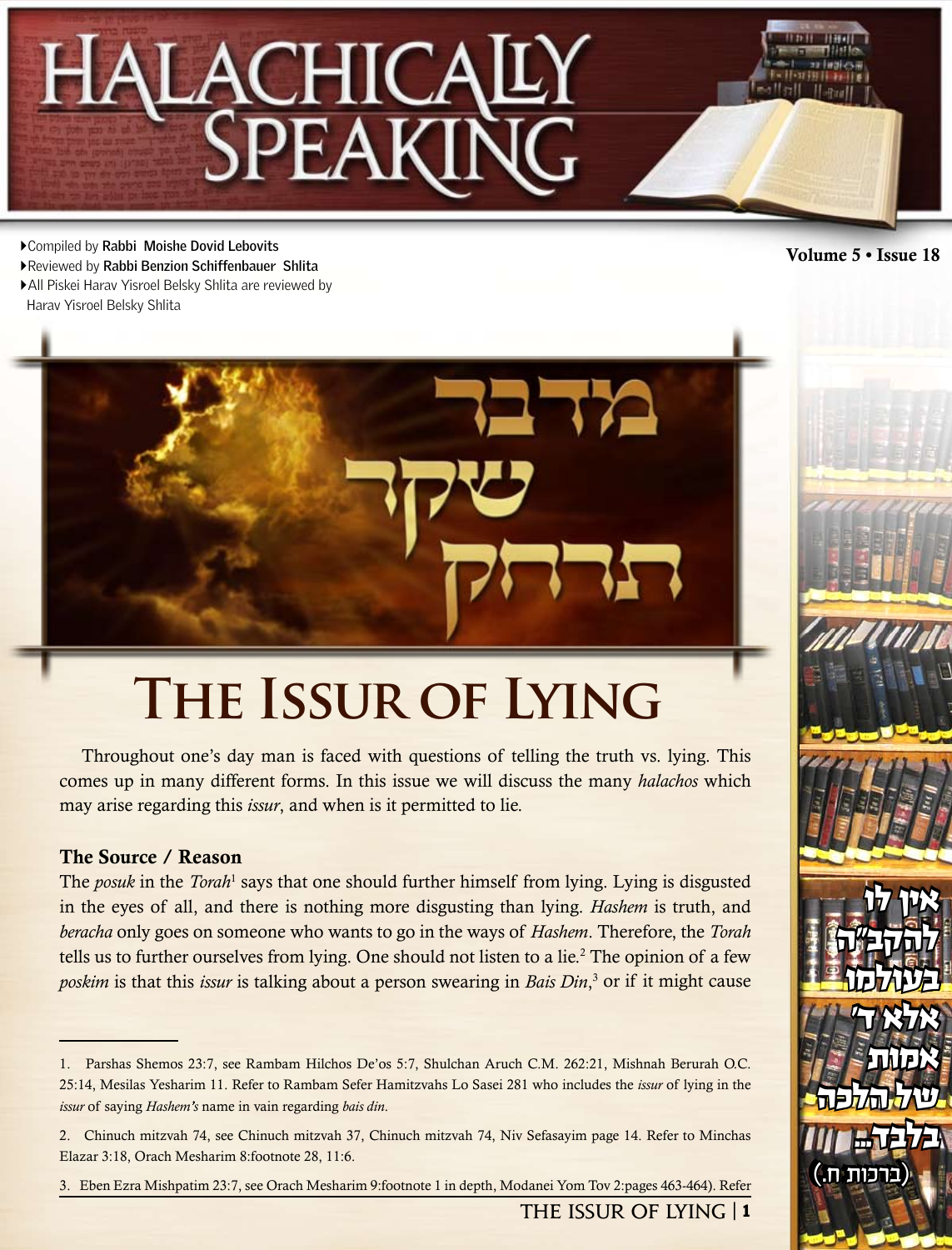

damage.4 (According to this lying is permitted in many situations, see below), while most poskim<sup>5</sup> hold there is an *issur* even if the lying does not fall into the above categories.<sup>6</sup> No other *aveirah* does the *Torah* use the words "to further" except for lying therefore one must be careful with this even when it would only appear to be a lie.<sup>7</sup> One should not lie even if it is only for a joke.<sup>8</sup>

# The Ill Effects of Lying

There are many ill effects of lying, but we will only list some of them here.9 The *Gemorah* in *Sanhedrin*10 says that there are four groups of people who do not get the *Shechinah* on them; one of them is the group of liars. Whoever switches his words is considered as if he is worshipping other G-D's.11 *Hashem* dislikes one who talks one way but thinks something else in his heart.<sup>12</sup> One who is a liar is not believed even when he tells the truth.<sup>13</sup> One should view the *issur* of lying as the *issur* of *arayos*, if one does this *Mashiach* will come.14 The Jews were sent out of their home land (*Eretz Yisroel*) because they transgressed the *issur* of lying.15 Lying is a sickness which is widespread in the world.16 Some say lying caused the destruction of the first and second *Bais Hamikdosh*. 17

# The Benefits of Truth

There are many benefits for those who speak the truth. (We will only list some of them).<sup>18</sup>

to Mesechtas Shavuos 30b.

- 4. Refer to Sefer Yeraim 235, Rambam Hilchos De'os 5:13, Derech Sicha 1:pages 306-307, 2:page 134.
- 5. Refer to Kovetz Bais Aron V'Yisroel 59:pages 70-75 in great depth.

6. Refer to Semak 227, Shlah Shar Osios Shin, Chinuch ibid, Reishis Chuchma Shar Hakedusha 12:60, Shulchan Aruch Y.D. 402:12, Aruch L'ner Mesechtas Yevamos 65b "ko sumro," Sefas Tamim 1:page 7, 6:page 24, Chofetz chaim pesicha asei 13, 1:1:1, Chazzon Ish Emunah and Betachon 4:13:page 55, Tzitz Eliezer 15:12:2, Niv Sefasayim pages 2-3, 2:pages 1-4. Refer to Michtav M'Eliyahu 1:pages 94-96 who explains what lying and truth are.

7. Pela Yoetz Sheker page 558, Sefas Tamim 6:page 24. The *issur* is not only not to say a lie but to further oneself from a lie (Niv Sefasayim page 10).

8. Mesilas Yesharim 11:page 80.

9. Refer to Yesod V'shoresh Hu'avoda Shar Hakollel 4:pages 644-645, Midvar Sheker Tirchak pages 23-43 in great depth.

10. 103a, Mesechtas Sotah 42a. See Sefas Tamim 1:page 8.

11. Mesechtas Sanhedrin 92a, See Divrei Torah 3:49 for an explanation on this. In addition see Reishis Chuchma Shar Hakedusha 12:36 for a different explanation of this.

12. Mesechtas Pesachim 113b. Refer to Rambam Hilchos De'os 2:6, Reishis Chuchma Shar Hakedusha 12:54, Shulchan Aruch Harav Hilchos Mechira etc 2, Birchei Yosef 156:3.

- 13. Orchos Tzadikim Shar Hasheker, Sefer Chassidim 47:page 108.
- 14. Midvar Sheker Tirchak page 27:24.
- 15. Midvar Sheker Tirchak page 2
- 16. Mesilas Yesharim 11:page 79.
- 17. Reishis Chuchma ibid 12:53.
- 18. For a detailed list of benefits refer to Midvar Sheker Tirchak pages 10-22. See Sefas Tamim pages 25-26.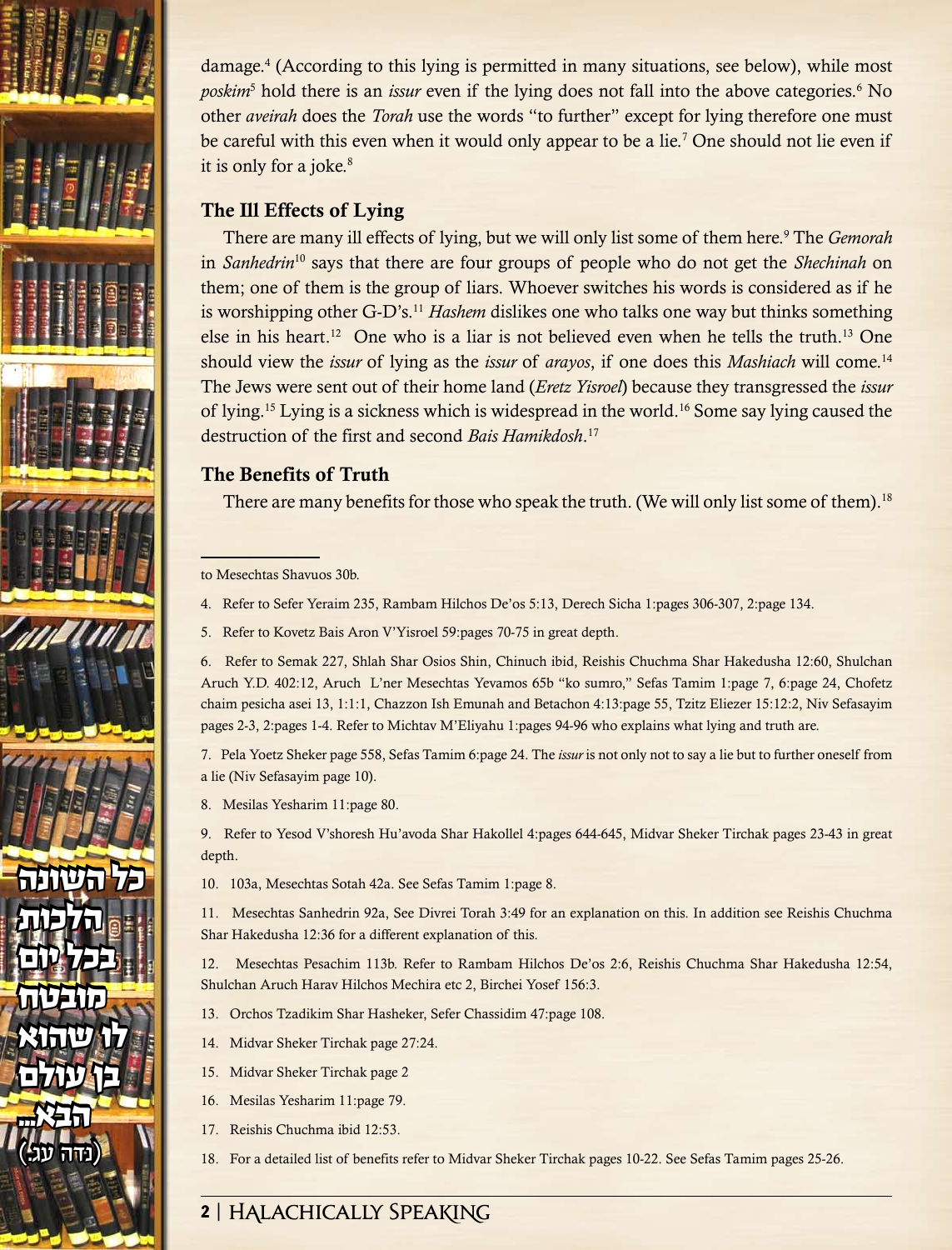*Rabbi Shimon Ben Gamliel* said that on three things the world stands, and one of them is truth.19 As long as people keep from lying and are close to the truth then *Hashem* is their salvation.<sup>20</sup> One who speaks the truth is saved from all pains.<sup>21</sup> Speaking the truth lengthens ones life.22 *Yaakov Oveinu* spoke the truth so he merited twelve *shevatim*. 23 The signature of *Hashem* is truth.<sup>24</sup> *Hashem* is close to those who talk the truth.<sup>25</sup> Though the speaking the truth the redemption will come.<sup>26</sup> One who speaks the truth is saved from illicit thoughts.<sup>27</sup> There is no greater level then speaking the truth.<sup>28</sup>

# Different Categories of Lying

The *Rabbeinu Yonah* in his *Sharei Teshuva*29 lists nine different categories of lying in order of severity. 1. Lying and cheating in business dealings 2. To trick your friend to believe you like him and then take advantage of him. 3. The lie causes someone a loss of gain which was coming to them. 4. Those who make up stories for the purpose of lying. 5. You tell someone you will give him something and you do not follow through. 6. People who do not keep a promise. 7. One who claimed he did a favor to someone when in reality he did not. 8. Praising oneself about attributes that he does not have. 9. People who change minor details when retelling an occurrence. Others add a tenth kind. This is that if one has an object and is asked if he has it he should not say "I do not have it."30

# Children

One should teach children that lying is not allowed and one should stand guard on this.<sup>31</sup> One should not tell a child that you will give him something and then not fulfill your words, because doing so is teaching the child to lie.32 One who hears his children talking *oshon hara*,

20. Midvar Sheker Tirchak page 12:10.

21. Ibid:12.

22. Ibid:16:page 13. Refer to Titen Emes L'Yaakov page 2.

23. Midvar Sheker Tirchak 23:page 14, see Sefer Chassidim 102.

24. Mesechtas Shabbos 55a, see Reishis Chuchma ibid:12:7-48, Mesilas Yesharim 11:page 80, Orchos Tzadikim Shar HaEmes, Sefas Tamim 1:page 7.

- 25. Refer to Orchos Tzadikim ibid.
- 26. Ibid:30:page 15, see Sefer Chassidim 47.
- 27. Ibid:47:page 19.
- 28. Orchos Tzadikim ibid.
- 29. 3:178-186. Refer to Mesilas Yesharim 11:pages 79-80, Orchos Tzadikim Shar HaSheker.
- 30. Orchos Tzadikim Shar HaSheker.
- 31. Pela Yoetz Sheker page 559, Sefas Tamim 6:page 24, Niv Sefasayim pages 124-125.

32. Mesechtas Succah 44b, see Yirmiyah 9:4, Rambam, Hilchos Shavuos 12:8, Pela Yoetz Sheker ibid, Orach Mesharim 9:2, Chinuch Yisroel 1:pages 306-307, Sefas Tamim 6:page 24, Modanei Yom Tov 2:pages 467-468, V'eim Lumo Michshal 2:page 239:12. Emes Koneh pages 72-74 in great depth.

אין לו

אין לו

להקב"ה

להקב"ה

בעולמו

בעולמו

 $T$ 

אלא ד'

של הלכה

של הלכה

 $\textcolor{blue}{\textbf{(}}$ 

)ברכות ח.(

אמות

אמות

בלבד...

<sup>19.</sup> Mishnah Mesechtas Avos 1:18.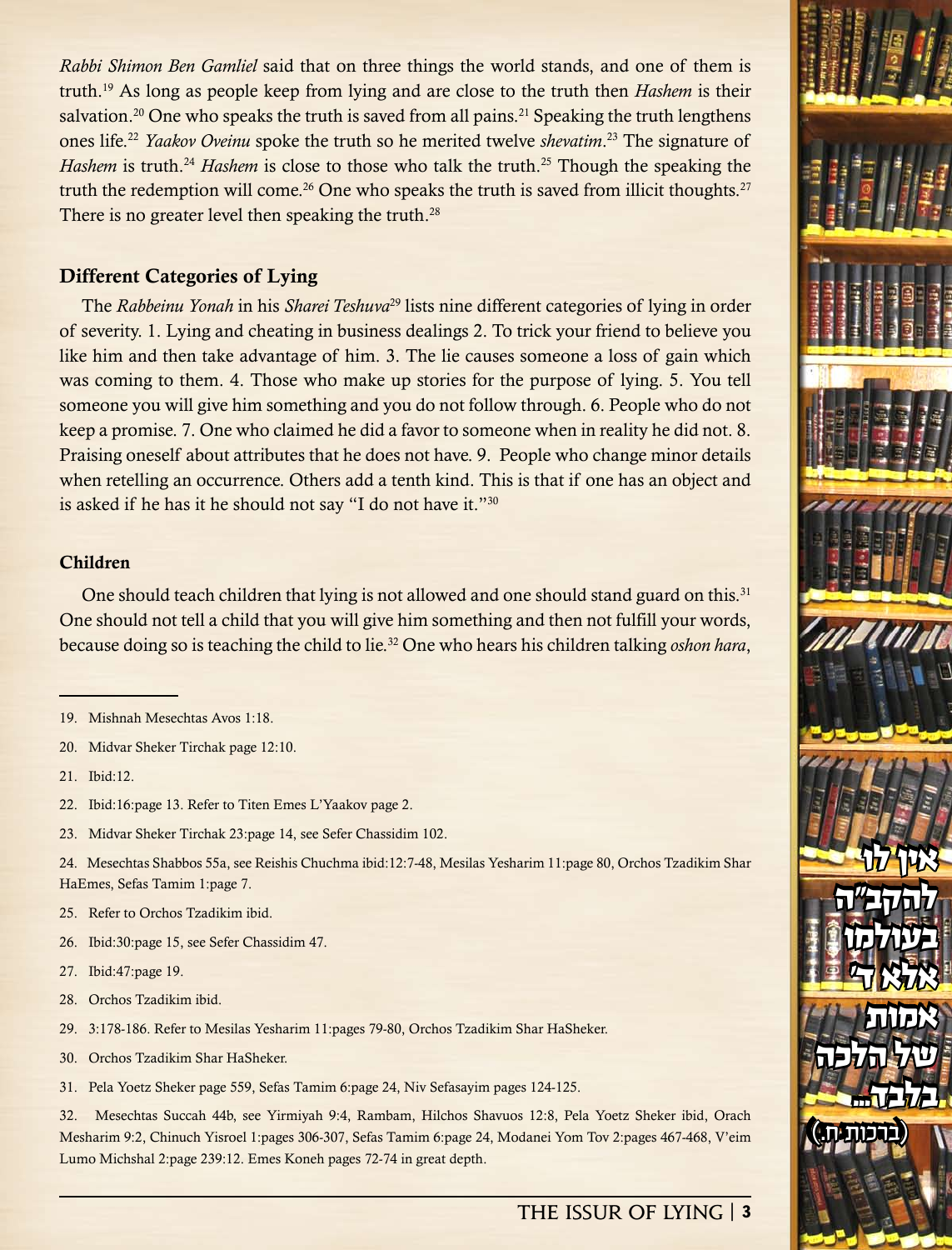

lying etc has a *mitzvah* to stop them from doing so.33 One should try to avoid pretending to eat food in order to make the child eat as well since this will teach the child that not doing the truth is allowed.34

Many times one is learning with a child and he comes to a point where if he says the real *peshat* it will not be *tzniusdik*. The question is if one is allowed to veer from the real *peshat*? The opinion of the *poskim* is that one should say the real *peshat* and nothing will happen to the child by doing so. $35$ 

# Non-Jews

Most of the rules of lying apply to a non-Jew as well.<sup>36</sup>

# How to Avoid Lying

One should not cling to a liar, and one should be very careful with this since the *yetzer hara* is always trying to catch us.37 One who thinks of the word "*Emes*" and mentions it from his mouth many times will be prevented from saying a lie.<sup>38</sup> When one talks a lot it brings sin,<sup>39</sup> therefore, if one avoids chatter he will not come to sin or to lie.<sup>40</sup> One should learn some *Mussar*, including the *Orchos Tzadikim* on the topic of *sheker*. 41 One should not ask someone something that he knows will cause the person to lie.<sup>42</sup>

# Business

Many times people do not tell the truth in business and this is not correct.<sup>43</sup> When it says one is supposed to be trustworthy in his business dealings<sup>44</sup> it does not means that you should not steal because if you do that you are a wicked person. Rather it means that you should not say a lie,<sup>45</sup> you should talk nicely and not get angry....<sup>46</sup>

- 33. Mishnah Berurah 443:3. The Orchos Rabbeinu 1:page 252.:12 says to only tell children true stories.
- 34. Refer to Emes Koneh page 40:footnote 10.

35. Titen Emes L'Yaakov page 84 quoting the opinion of both Harav Elyashiv Shlita and Harav Shlomo Zalman Aurbach zt"l.

- 36. Reishis Chuchma Shar Hakedusha 12:66, Niv Sefasayim page 21.
- 37. Orchos Tzadikim Shar HaSheker.
- 38. Titen Emes L'Yaakov page 15:10.
- 39. Mesechtas Avos 1:17.
- 40. Titen Emes L'Yaakov page 16:16.
- 41. Orchos Rabbeinu 1page 252:13. See Chazzon Ish Emunah and Bitachon 4:14:pages 57-58.
- 42. Pela Yoetz Sheker page 559.
- 43. Pela Yoetz Sheker page 559, Sefas Tamim 2:page 11.
- 44. Shulchan Aruch O.C. 156:1, see Kaf Ha'chaim 12-13.
- 45. Refer to Gra Mishlei 17:7.
- 46. Aruch Ha'shulchan 156:3.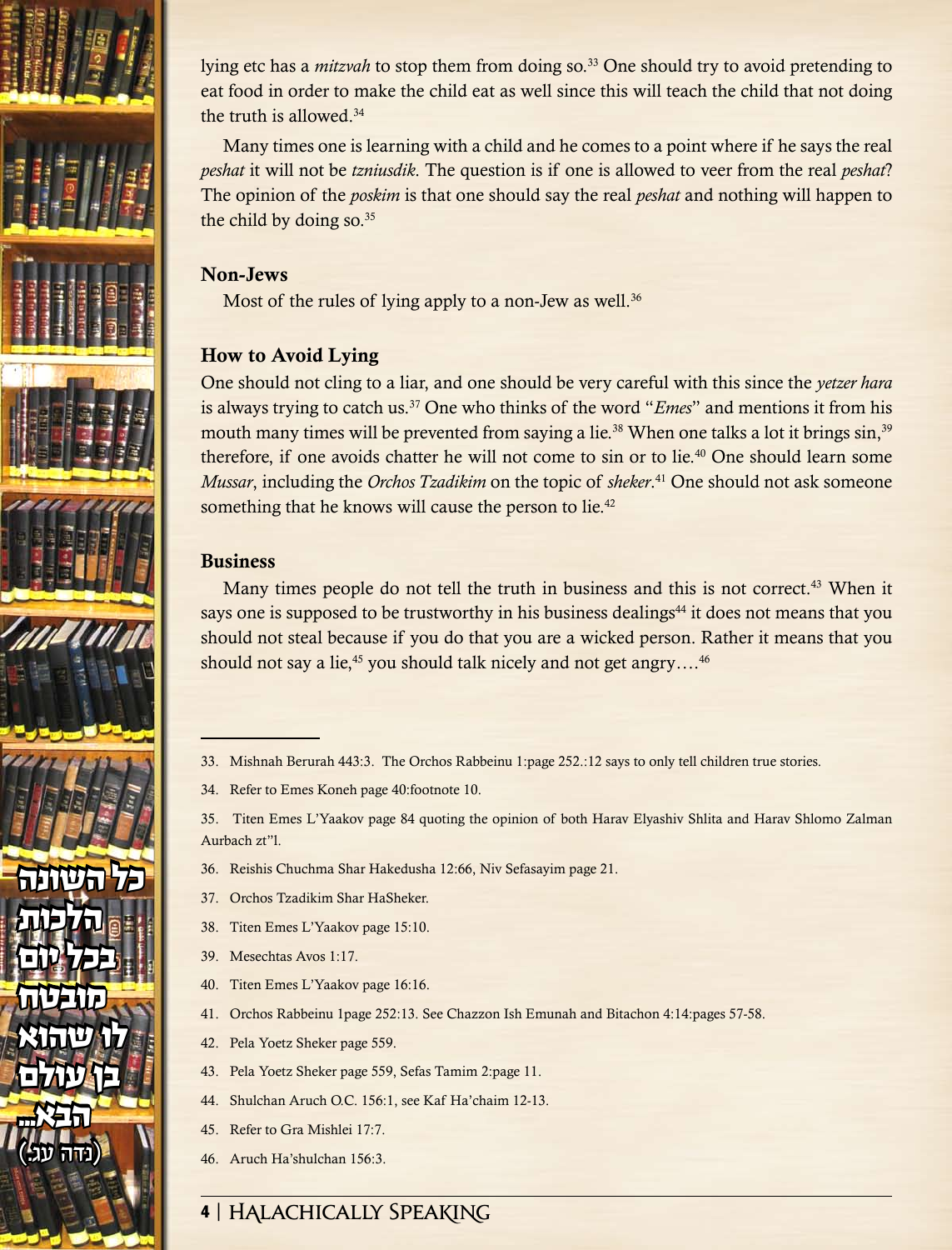## **Writing**

One who wrote a lie has nonetheless transgressed the *issur* of not lying.47

# Actions

Even if one does not do any talking but from his actions it is obvious that he was saying a lie, then it is forbidden<sup>48</sup> (i.e. shaking his head to admit to something which is false).

#### Different *Gemorahs* Where Lying was done

Yaakov did not want to lie when going to his father in *Eisav's* clothing, but he did so because of the prophecy of his mother.<sup>49</sup>

#### When it is permitted to lie?

The *Gemorah*<sup>50</sup> says for three things one is permitted to lie.<sup>51</sup> 1. Lying regarding a *mesechta* 2. Lying regarding *hilchos tznius*. 3. Lying regarding a guest. There are different interpretations of what this means. Some say if a person asks you if you know a certain *mesechtas* one is allowed to say no since he is displaying humility.<sup>52</sup> If one asks you if you used the bed, you can answer no because of *tznius*. 53 One may also avoid the truth for other *middos* as well.54 Others say this means if one asks you on *Purim* if you know the difference between cursed *Haman* and *boruch Mordechai* you can say no.<sup>55</sup> One who is asked if his host treated him with respect can say no, in order that the host does not receive many unwanted

50. Mesechtas Bava Metziah 23b, Shulchan Aruch C.M. 262:21, Magen Avraham 156:2, Pri Megadim Eishel Avraham 156, Mishnah Berurah 156:4, see Titen Emes L'Yaakov pages 41-59 in great depth. Some say this is only permitted once a year (Refer to Titen Emes L'Yaakov page 59). The Divrei Torah 2:67 says this *Gemorah* is talking about three areas where joking is done, starting off learning with a joke, *Purim*, and *Succos*.

51. Refer to Titen Emes L'Yaakov page 48 if doing so is optional or a *mitzvah*. Refer to Ben Yehoyada Mesechtas Bava Metziah 23b pages 70-70b who says these three things are said in a way which can be interrupted as the truth as well. The Machtzis Ha'shekel 156 says some say it is a *mitzvah* while others say one is allowed to lie in the above situations.

52. Rashi Mesechtas Bava Metziah 23b "b'mesechtas." Refer to Niv Sefasayim 2:pages 35-37.

53. Rashi ibid "b'purya." Refer to Tosfas "b'purya" Rambam Hilchos Gezeilah V'aveidah 14:13 and Rashba who have a different explanation of this. Refer to Igros Moshe C.M. 2:61:3. See Ben Yehoyada on Mesechtas Bava Metziah 23b for has a novel approach to what this question means.

54. Niv Sefasayim page 58.

55. Maharsaha Chiddushei Agados Mesechtas Bava Metziah ibid "b'purya." Refer to Titen Emes L'Yaakov page 52:26. See Moadim V'zemanim 6:109 who explains this opinion.



Refer to Mesechtas Bava Basra Tosfas 94b "huchi," Da'as Torah O.C. 156, Tzitz Eliezer .47 15:12:1. See Titen Emes L'Yaakov pages 82-84, Even Yisroel 9:166:7.

<sup>48.</sup> Refer to Mesechtas Shavuos 31a, Rashi "vkum."

<sup>49.</sup> Refer to Mesechtas Makkos 24a, Rashi "lo." For an explanation on this see Michtav M'Eliyahu 1:page 96. Other *Gemorahs* speak talk about different people lying (for specific reasons). Refer to Mesechtas Berochos 43b, Pesachim 112a, Succah 34b, and Bava Metziah 30a. There are other such *Gemorahs* as well, see Torah L'shma 364 in great depth. Refer to Chazzon Ish Emunah and Bitachon 4:13:pages 55-56.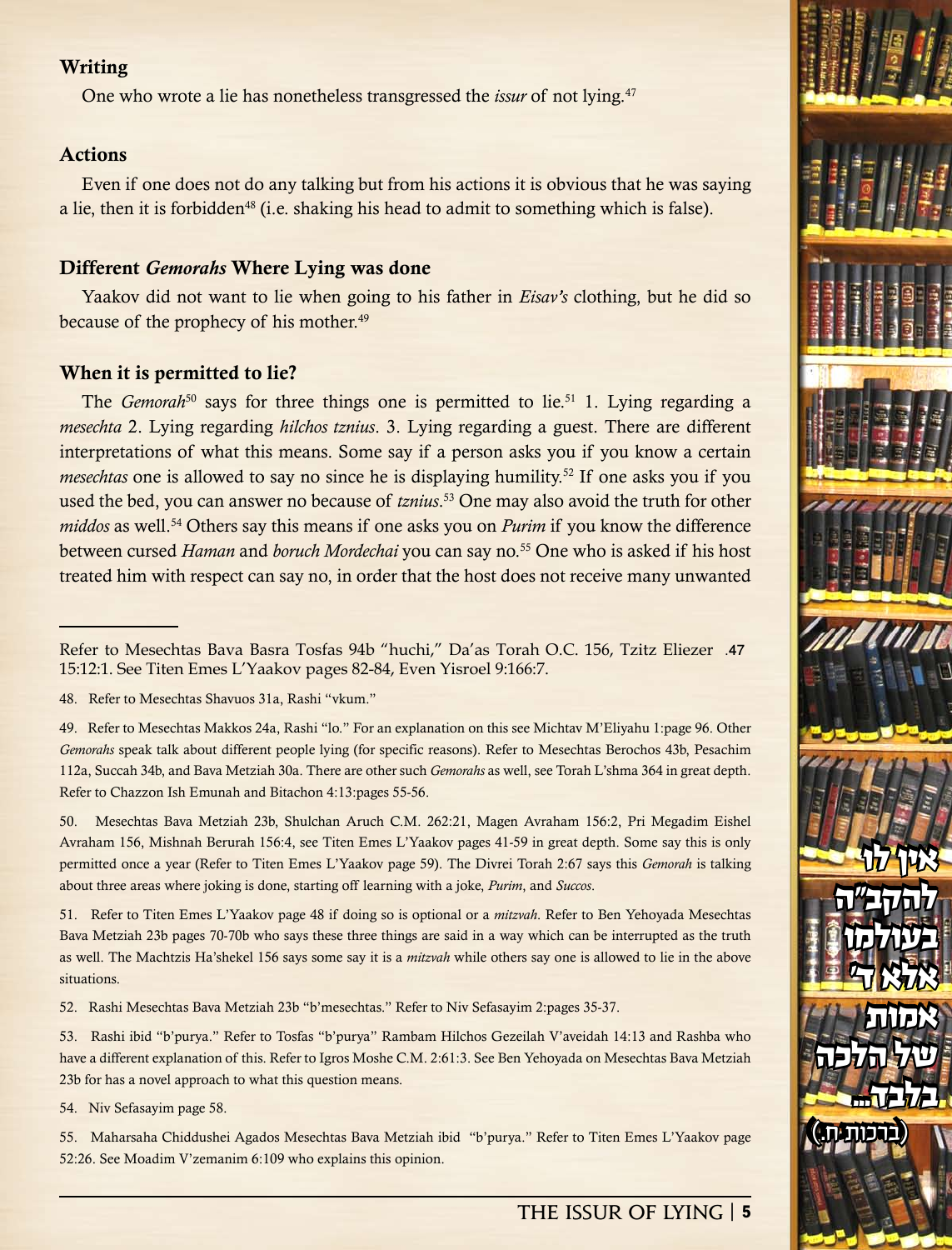

guests.56 Others say when they ask someone a question on an *inyun* he can say he is learning a different *inyun* in order that they should not ask on the first *inyun*. 57

In the permitted instances of lying this applies for an un-learned person as well.<sup>58</sup>

Based on the above, one who is asked where he is holding in a certain *mesechta* can say the *daf* before the one where he is really holding if he does not know that current *Gemorah*, but does know the previous *daf*. The reason is since he may be embarrassed if he is asked the *Gemorah* that he does not know.<sup>59</sup> It is important to point out the *heter* to lie about a certain *mesechta* is only if one is being asked in order to be tested, but if one is asked a din etc then one has to say the *halacha*. 60

In any situation where it is permitted to lie it is proper to avoid doing so.<sup>61</sup> Some say this is hinted to it the *roshei teivos* of the three above mentioned items. *Ushpitza*, *Mesechtas*, and *Tashmish* (*tznius inyunim*), in Hebrew spells *Emes*. 62

A woman who is asked if she is pregnant may say she is not in order for people not to know her private business.<sup>63</sup>

Based on the above, one is permitted to lie for humility, *tznius* and to avoid harm to one's friend.64

# Lying For a Purpose

Aside from the above leniency, lying is permitted for a purpose in certain situations.<sup>65</sup> Many of them are discussed in *Titen Emes L'Yaakov* and we will bring examples below.

# Ride

One who is getting a ride from someone can say he is going to a close place even if he is not in order not to bother the driver.<sup>66</sup> So too one who sees his friend may miss his ride can say it is later than it is really in order to get the friend to make his ride. $67$ 

57. Refer to Toras Chaim Mesechtas Bava Metziah ibid.

58. Titen Emes L'Yaakov page 69 quoting the opinion of Harav Chaim Kanievesky Shlita, see Derech Sicha 1:pages 306-307.

- 59. Titen Emes L'Yaakov page 175.
- 60. Tosfas Mesechtas Bava Metziah ibid, see Niv Sefasayim pages 51-52.
- 61. Orchos Tzadikim Shar HaSheker (end), Koneh Emes page 70:3.
- 62. Ben Yehoyada Mesechtas Bava Metziah 23b:page 70b.
- 63. Emes Koneh page 49:footnote 26, V'ein Lumo Michshal 2:psge 71.
- 64. Refer to Lev Chaim 1:5, Torah She'bal Pe 21:page 90.
- 65. Refer to Emes Koneh pages 33-34, Niv Sefasayim pages 42-43.
- 66. Emes Koneh page 50:footnote 31. Refer to Modanei Shlomo pages 150-151.
- 67. Opinion of Harav Shlomo Zalman Aurbach zt"l quoted in Chuko Mamtakim 1:page 49:footnote 21.

<sup>56.</sup> Rashi Mesechtas Bava Metziah 24a "b'ushpiza," Tosfas Mesechtas Bava Metziah "b'ushpiza" Nemukei Yosef. Refer to Rambam ibid, Orchos Tzadikim Shar HaSheker. Shita M'keubetzes, Mieri Bav Metziah 23b. Some say this is all permitted because they are included in lying for peace (Titen Emes L'Yaakov page 43). The custom is always to say the food was good at a guest even if it was not, see Titen Emes L'Yaakov page 56:36.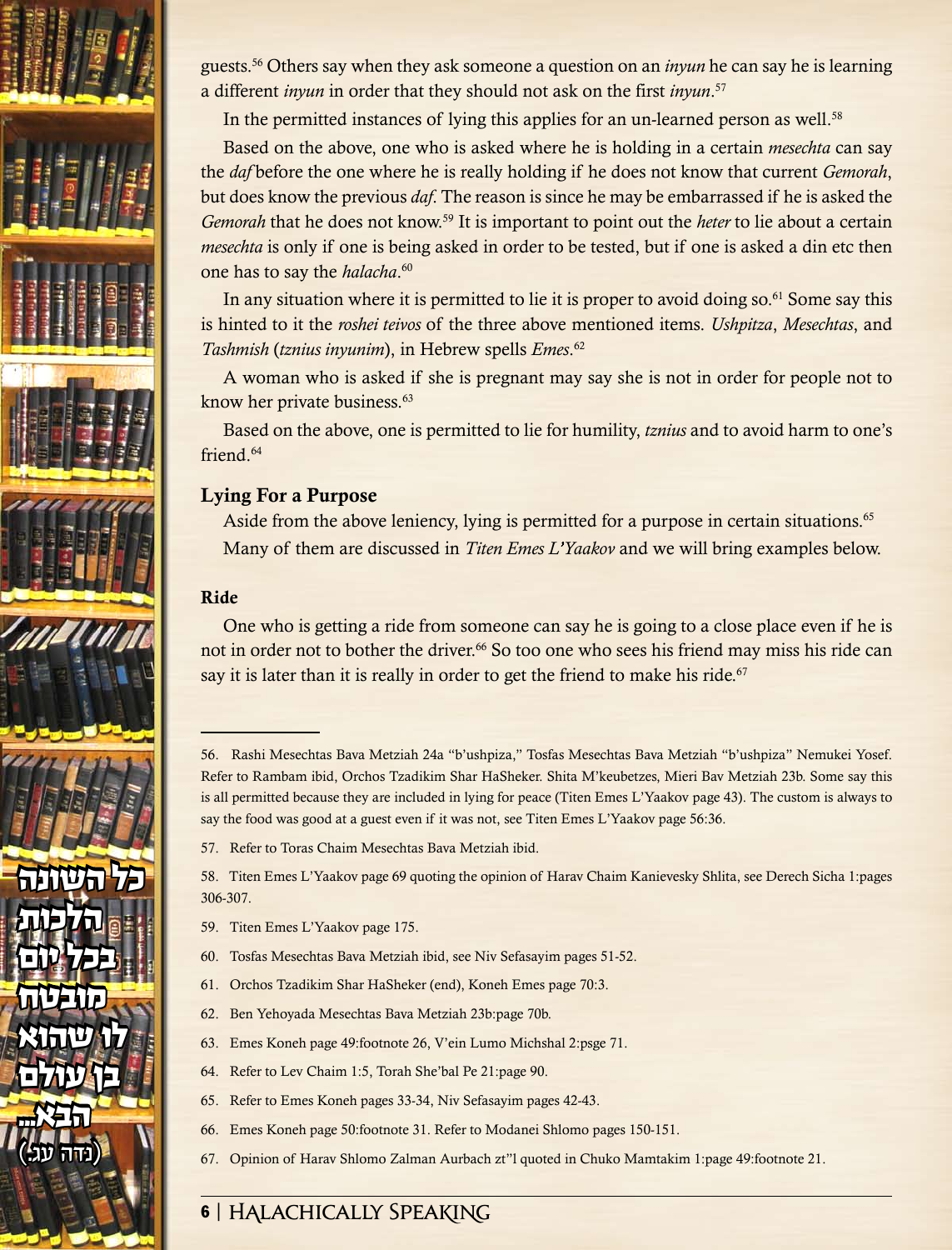#### Collecting *Tzedaka*

There is a discussion in the *poskim* if one is allowed to go collecting for a poor *talmid chachum* and say it is for *hachnoses kallah* because then the givers will give more money. <sup>68</sup> When this question arises one should consult with his *Rav*.

#### Appeal

During an appeal one is not allowed to announce a larger donation than he is planning to give, even if the point is for others to give more money.<sup>69</sup>

#### Package

One who is shipping fragile objects such as *matzah* can write the word "glass" on the box in order that it should be dealt with properly.<sup>70</sup>

#### **Peace**

One is allowed to lie for the sake of peace.<sup>71</sup> A proof to this is the fact that *Hashem* told *Avraham* a different story than actually took place between *Hashem* and *Sarah*. 72 Based on this one is allowed to lie to bring peace between husband and wife. <sup>73</sup> In addition, we find a proof to this in *Mesechtas Avos*74 where it says one who wants to be a student of *Aron* should run after peace, and *Rashi* there says that *Aron* would tell someone his friend loves him even if it was not true.75 The *Ben Yehoyada*76 says the *gematria* of *sheker* equals to "*derech shalom*." There is a discussion in the *seforim* if one is allowed to say a real lie for the sake of peace, or

71. Mesechtas Yevamos 65b, Bava Metziah 87a, Shulchan Aruch C.M. 262:21, Rambam Hilchos Gezeilah V'aveida ibid, Semak 227, Teshuvos Rama 11, Orchos Tzadikim Shar HaSheker, Rabbeinu Yonah Sharei Teshuva 3:181, Lev Chaim 1:5, Mishnah Berurah 156:4, Chofetz Chaim chelek 2:1:8, Niv Sefasayim 2:pages 23-24, Derech Sicha 1:page 307. Some say it is only permitted if one is not hurting the other party by lying (Rabbeinu Yonah in Sharei Teshuva 3:181). Others say it is a *mitzvah* to lie for peace (Refer to Mesechtas Yevamos ibid, Ran Mesechtas Bava Metziah 23b, Niv Sefasayim 2:page 23, Modanei Yom Tov 2:pages 465-466). Some say lying for peace is only permitted if one will not make a different person lose out and he does not do it because he loves to lie (Refer to Niv Sefasayim pages 35-36).

72. Refer to Bereishis 18:13. 21:7, see Bereishis 50:16, Rashi "avicha," Titen Emes L'Yaakov pages 250-251 who explains the last source.

- 73. Reishis Chuchma Shar Hakedusha 12:61.
- 74. Avos 1:12. Refer to Mesechtas Sanhedrin 6b, Beitzah 20a.

75. Rashi Avod ibid, Bartenura.

76. Mesechtas Yevamos 65b.

# **The Issur of Lying** | 7

אין לו

אין לו

להקב"ה

להקב"ה

בעולמו

בעולמו

 $T$ 

אלא ד'

של הלכה

של הלכה

 $\textcolor{blue}{\textbf{(}}$ 

)ברכות ח.(

אמות

אמות

בלבד...

<sup>68.</sup> Refer to Titen Emes L'Yaakov pages 71-73, Shevet Ha'Levi 2:119. One who is collecting for a poor *chosson* can say he is collecting for *hachnoses kallah* even if the *kallah* is not lacking money (opinion of Harav Shlomo Zalman Aurbach zt"l quoted in Titen Emes L'Yaakov page 76).

<sup>69.</sup> Minchas Yitzchok 3:97:1.

<sup>70.</sup> Opinions of Harav Elyashiv Shlita, Harav Fisher zt"l and Harav Chaim Kanievesky Shlita quoted in Titen Emes L'Yaakov pages 91-92. Refer to Teshuvos V'hanhugos 2:523 how this applies to shipping a *sefer Torah.*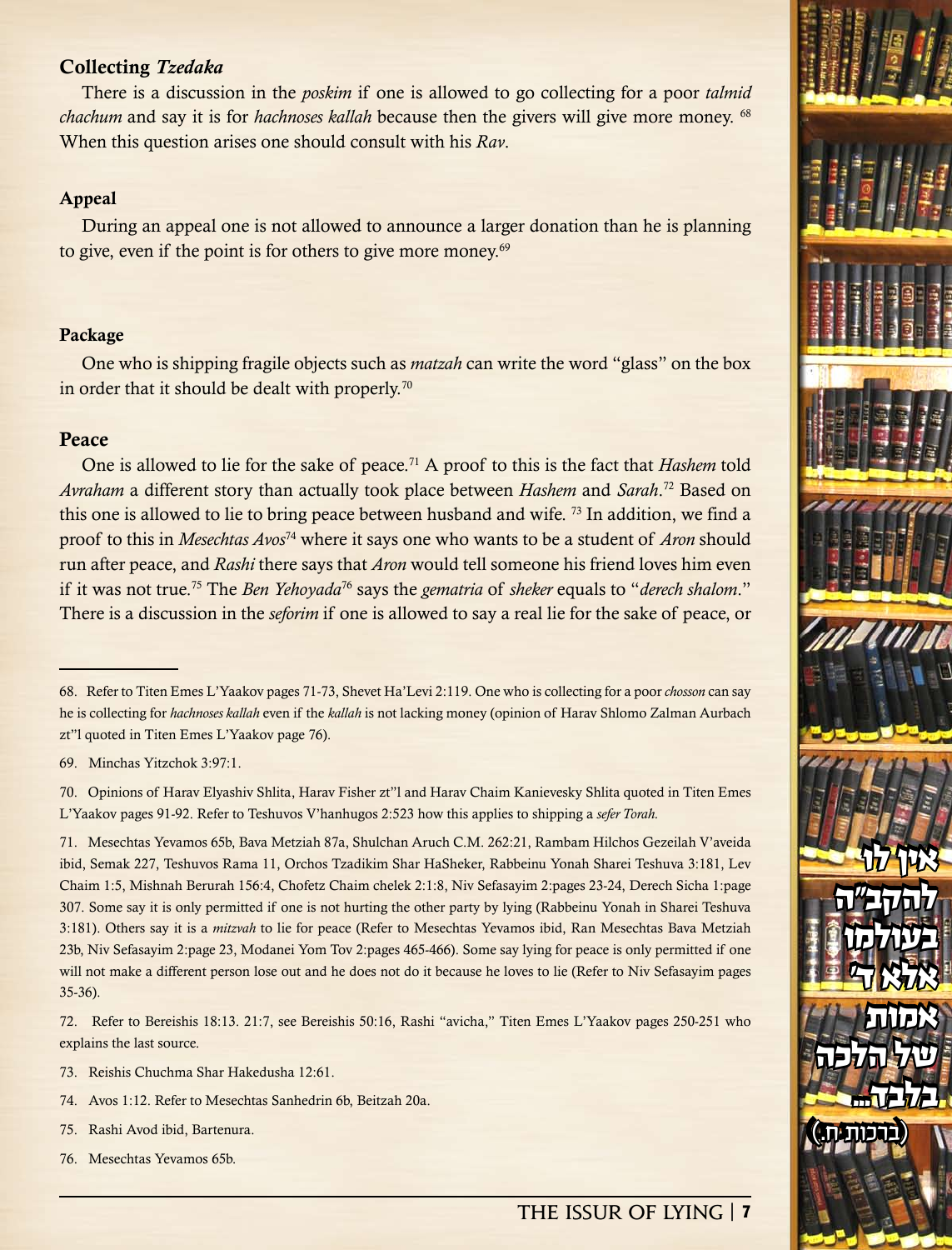

only to say something which can be interpreted as the truth as well.77 There are *poskim* that are of the opinion that lying is only permitted for the sake of peace on something which already happened, but for an occurrence which did not yet happen one is not permitted to lie even if it is for peace.<sup>78</sup> However, the custom is to be lenient.<sup>79</sup> One should not be accustomed to lie for peace.<sup>80</sup>

One is permitted to say the food is good even if it is not to prevent the host from cooking a different food if you told the truth about the food.<sup>81</sup>

If children are fighting, and lying will bring peace between them it is permitted to do so.82

It is important to point out that when it is permitted to lie for peace one should not take it lightly and think that all cases are permitted one should really think if peace will be avoided by telling the truth.<sup>83</sup>

# Loaning Money

One is permitted to tell friend he has no money to lend if he knows his friend will not pay back.84 In addition, one can say to a collector I do not have money if he really does have since he means he does not have money for this collector.<sup>85</sup>

# **Cigarettes**

One who is asked if he has a cigarette and he does not want to give one for whatever reason can say he does not have. The intention is that although he has but for this person he does not have.<sup>86</sup>

79. Refer to Lev Chaim 1:5, Emes Koneh ibid, Niv Sefasayim 2:pages 17-22 in great depth. Refer to Chasam Sofer Lekutim 6:59, Cheshav Ha'efod 1:59.

80. Yam Shel Shlomo Mesechtas Yevomos 65b, Yad Eliyahu 62, see Niv Sefasayim pages 28-29. Refer to Lev Chaim 1:5.

81. Titen Emes L'Yaakov page 104.

82. Opinions of Harav Shlomo Zalman Aurbach zt"l and Harav Elyashiv Shlita quoted in Titen Emes L'Yaakov page 85, Niv Sefasayim opage 26. Refer to Niv Sefasayim ibid if doing so is permitted when two non-Jews are fighting and if the truth is told it may cause damage to Jews.

83. Refer to Niv Sefasayim page 26. See Torah L'shma 364:page 255 who says lying for peace is permitted if otherwise destruction would come about.

84. Refer to Pischei Choshen Halvah 1:footnote 13:page 3.

85. Derech Sicha 1:page 308, 2:page 140, V'ein Lumo Michshal 2:page 241:footnote \*.

86. Opinion of Harav Shlomo Zalman Aurbach zt"l quoted in Titen Emes L'Yaakov page 184, and in Chuko Mamtakim 1:page 49.

<sup>77.</sup> Refer to Titen Emes L'Yaakov pages 92-93 who brings the opinions. See Chofetz Chaim chelek 2:1:8, Niv Sefasayim page 33.

<sup>78.</sup> Refer to Sefer Chassidim 426, Magen Avrham O.C. 156:1, Shulchan Aruch Harav 2, Elya Rabbah 156:2, Da'as Torah 156, Mishnah Berurah 156:4, Lev Chaim 1:*5,* see Rav Polaim C.M. 3:1. Many seem to question this premise (Refer to Emes Koneh page 76 in depth).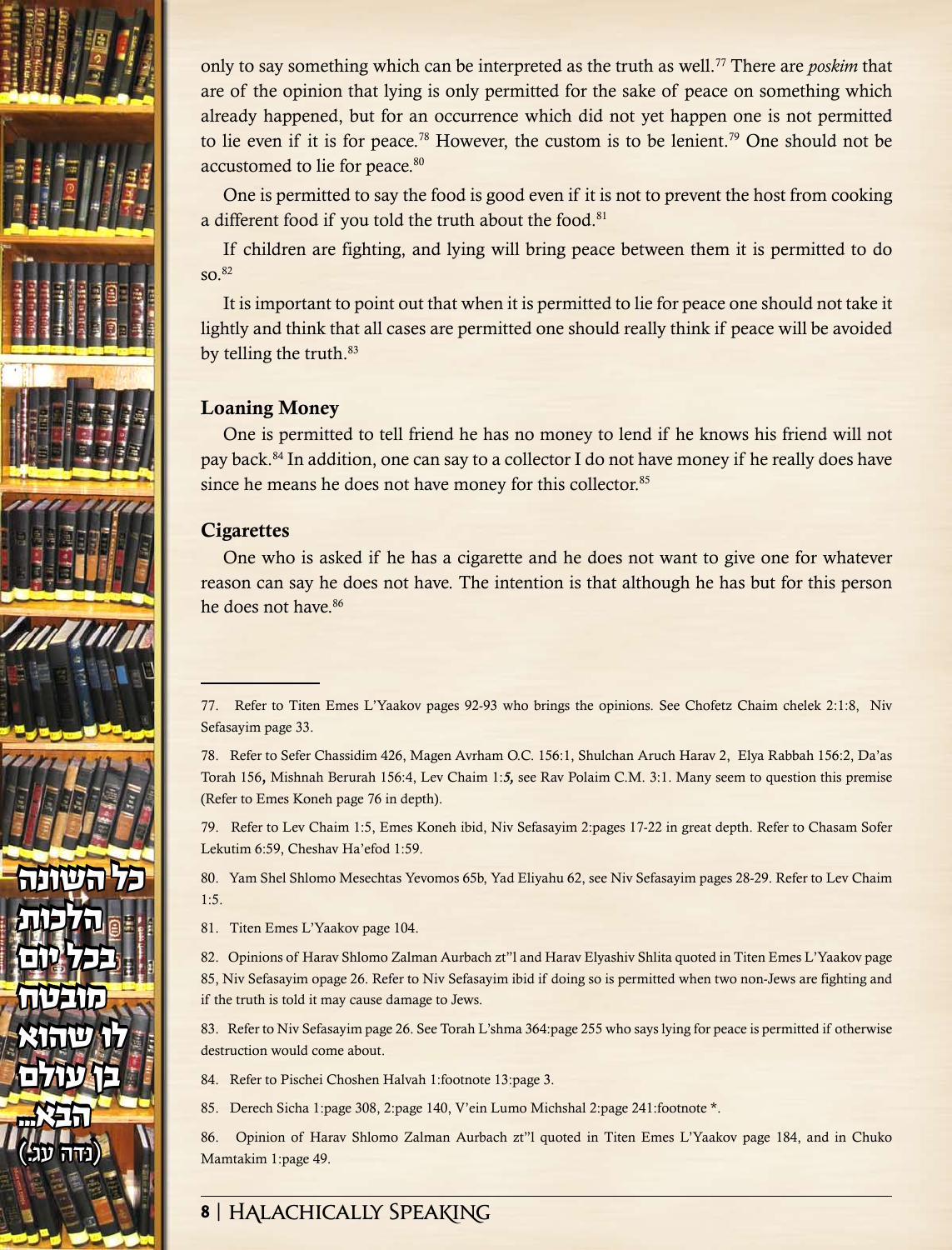#### Going to the *Mikvah*

When a woman goes to the *mikvah* it is not proper that anyone other than her husband know.87 Therefore if a woman is asked where she is going and she is going to the *mikvah* she may say she is going to this and this place.<sup>88</sup>

#### Sleeping

There is an opinion in the *poskim* who says if one is sleeping and someone wants to reach him, it can be said he is not home. The reason is because when one sleeps it is as if he is not present in the house.<sup>89</sup>

#### Avoiding Embarrassment

One is permitted to lie in order for one's friend to avoid being embarrassed.<sup>90</sup>

Based on the above, if a *bochur* who went on a date is asked where were you last night he does not have to say the truth if he is embarrassed.<sup>91</sup> You can also say I had to take care of something. In addition, if a woman miscarried and now gave birht to a boy one does not have to say the truth if he is asked will there be a *pidyon haben*? However, he can say she is a bas *Kohen*, or *Levi* in which case there is no *pidyon haben*. 92 In addition, one who is doing *kiruv* may say he did the sin as well in order to lessen the embarrassment of his students.<sup>93</sup> Many *ba'alei teshuva* who are asked what they did in their youth lie about it and this is permitted since it is embarrassing to them.94

One who is not up to par and does not want others to know about it may say he is doing fine when asked how he is felling.<sup>95</sup>

#### Collector at Door

It is a very common occurrence for a collector to knock on the door and wish to speak with the *ba'al habayis* to receive money. Many times the parent will tell the child tell the person I am not home. Is this permitted according to the *halacha*? (against lying)? The *poskim* say that telling the person the *ba'al habayis* is not home is permitted because of

89. Shevet Ha'kehusi 3:326:page 279. The author of the Melamed L'hoel would go to sleep in the afternoon and tell his wife to tell people he is preparing for a *shiur*. It is permitted because through sleeping he was able to say the *shiur* with more clarity. Therefore, his sleeping was in a sense preparing for the *shiur* (Titen Emes L'Yaakov:page 108).

90. Rambam Hilchos Gezeilah V'aveidah 14:13, Lev Chaim 1:5, Titen Emes L'Yaakov pages 97-99. Refer to Shevet Ha'Levi 5:2. Refer to Mesechtas Berochos 43b, Rashi "v'lo hiy," Mesechtas Eruvin 53b, Sanhedrin 11a, Menochos 67b, Rashi Mesechtas Avodah Zarah 58a "dumi," Tosfas ibid "ikloah," Da'as Torah 156.

- 91. Opinion of Harav Elyashiv Shlita quoted in Titen Emes L'Yaakov page 102.
- 92. Titen Emes L'Yaakov page 102.
- 93. Emes Koneh page 39:footnote 9.
- 94. Emes Koneh page 43:footnote 16, see Igros Moshe E.H. 4:47.
- 95. Emes Koneh page 43:footnote 16.



<sup>87.</sup> Rama Y.D. 198:48.

<sup>88.</sup> Shevet Ha'kehusi 1:377, Titen Emes L'Yaakov pages 181-182.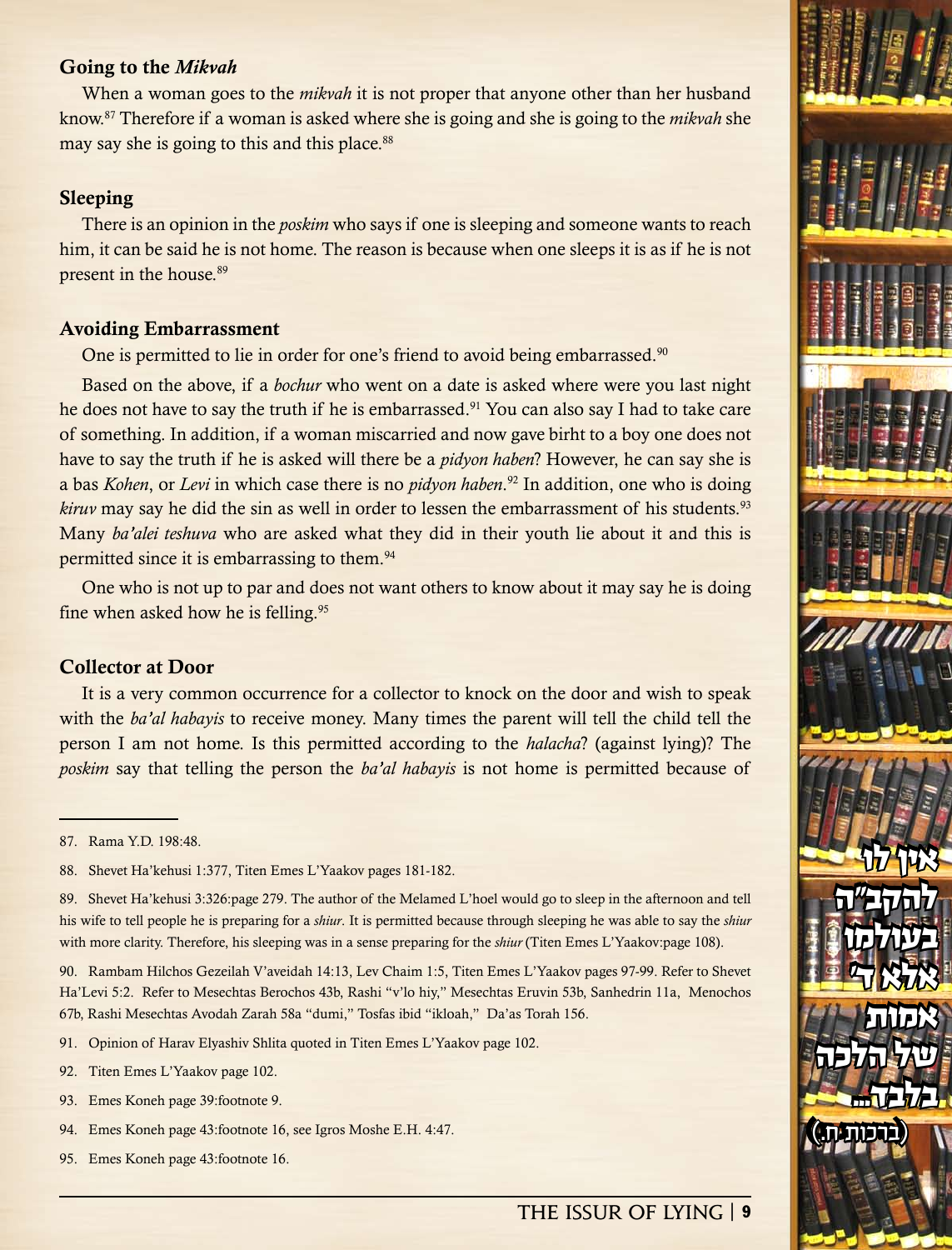

*shalom*. It is not the business of the collector to know what is going on in the house. If he tells him he does not want to see him now it will make the collector angry, therefore lying is permitted.96 In any case one should not tell a child to say one is not home because it is not good *chinuch*. 97

# Revealing Secrets

It is very common for a person holding in a *shidduch* and is about to get engaged, to tell his friend not to say anything about it to other people. If he is asked by someone else if it is true, that so and so is getting engaged can one lie? The *poskim* are of the opinion that he may not tell and he should say I do not know.<sup>98</sup>

# Parents

If one's father asks you who told you to do this and this and if you say your mother it will make your father upset you can lie and say someone else told you.<sup>99</sup>

# Wealth

One who is asked is it true that you have a lot of money? can say no, if he is concerned of *ayin hara* and does not want other people to become jealous.100

# Candle Lighting

If a woman asks her husband how much time is left until *Shabbos*? he may say there is less time remaining until *Shabbos* so that she will be ready early. However, this is only when a woman is running late because she is lazy. If it will casue her pain it should not be done.101

# Broke a Utensil

If a utensil broke and blaming it on a child<sup>102</sup> (who does not understand, since otherwise it would not be good *chinuch* to lie) would make peace of the situation, then doing so is permitted.103.

97. Titen Emes L'Yaakov page 108.

98. Opinions of Harav Shlomo Zalman Aurbach zt"l and Harav Elyashiv Shlita quoted in Titen Emes L'Yaakov page 108.

99. Sefer Chassidim 336:pages 254-255.

100. Opinion of Harav Elyashiv Shlita quoted in Titen Emes L'Yaakov page 111. Refer to ibid where he brings proof to this.

- 101. Opinion of Harav Elyashiv Shlita quoted in Titen Emes L'Yaakov page 125.
- 102. Refer to Rashi Sefer Bereishis 30:23.
- 103. Titen Emes L'Yaakov page 125.

<sup>96.</sup> Opinions of Harav Shlomo Zalman Aurbach zt"l and Harav Elyashiv Shlita quoted in Titen Emes L'Yaakov page 107. Others argue with this (opinion of Harav Wonser Shlita ibid:page 108).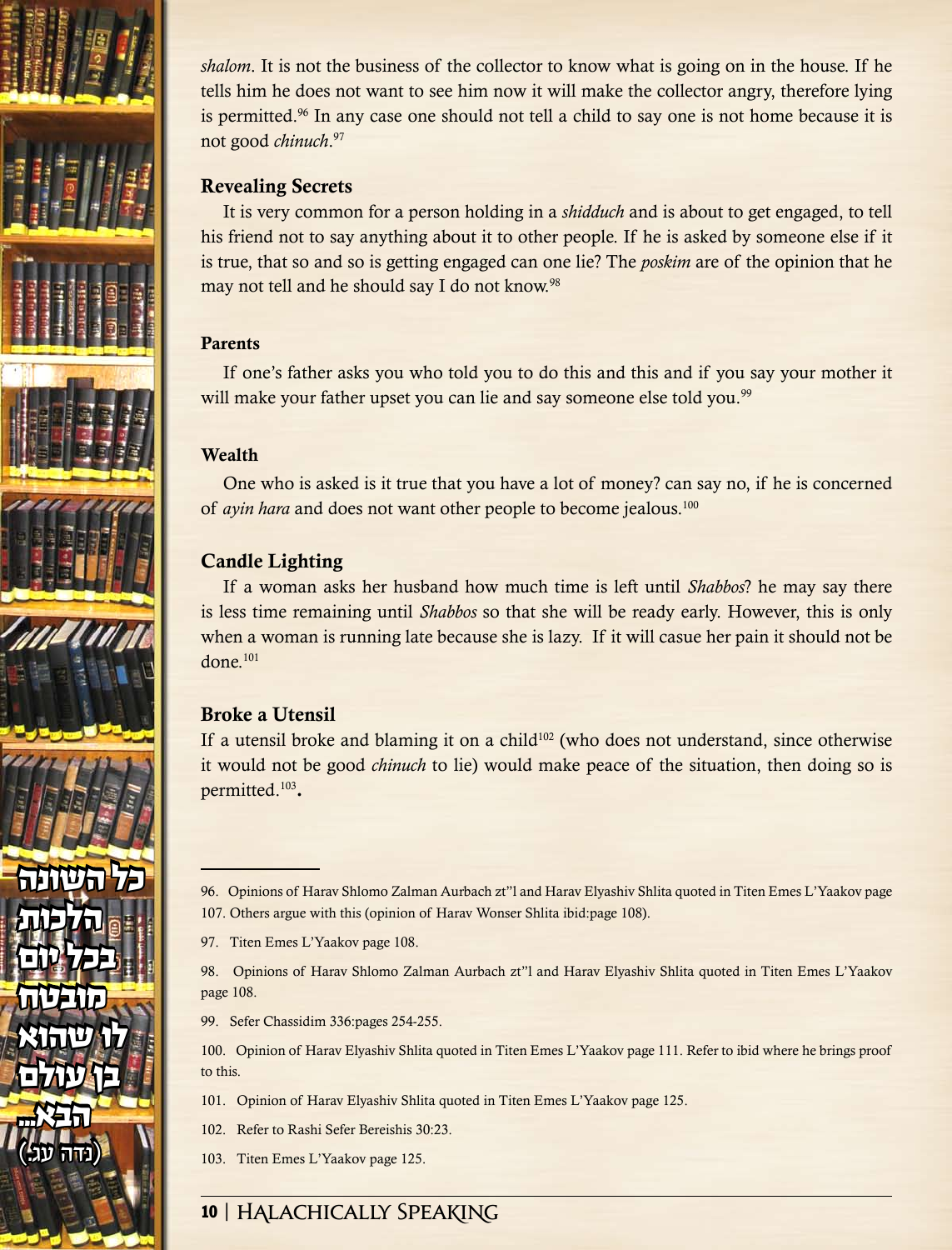## Refraining from *Issur*

In order to prevent someone from doing an *issur* one is allowed to say a name of an *odom gadol* (that he will listen to) who said it is *ossur*, even if the *odom gadol* did not say it.104 The same is true to lie in order to avoid eating something which is *ossur*, i.e. to say you are fasting.105 In addition, someone in the *kashrus* field may lie to a non-Jew and tell him Jewish law requires it even if it does not in order for him to listen.

#### *Kallah*

There is a dispute if one is supposed to say to the *chosson* the *kallah* looks nice even if she does not.106 *L'maseh*, one is permitted to say a *kallah* looks beautiful even if she does not. The reason is in order that her *chosson* should love her.107 Some say this is based on the *heter* to lie because of peace.108 Others say because even if one says she is beautiful when she is not it can be going on her actions.<sup>109</sup> The same is true for one whose child is not pretty; he may say he is beautiful.<sup>110</sup>

#### A Bought Item

One may tell a person the object he bought is nice (if he was asked) even if it is not nice.<sup>111</sup> The reason is because one is supposed to be well liked among the world.<sup>112</sup>

#### Learning

A *rebbe* who sees a student who is not learning, can tell him "you have the ability to learn better" even if the *rebbe* knows he does not, if it is done in order for the student to be more learned.113

107. Mesechtas Kesubos 17a. See Tosfas "kallah," Rashba, Shita Mekubetzes, Shulchan Aruch E.H. 65:1, Chasam Sofer Mesechtas Kesubos ibid.

108. Ritvah Mesechtas Kesubos ibid. Refer to Maharsha Mesechtas Kesubos 16b "ketzad."

109. Bais Shbmuel E.H. 65:2, Prisha 1, Aruch Ha'shulchan 65:1. See Shevet Ha'Levi 5:2.

110. Emes Koneh page 37:footnote 5, Titen Emes L'Yaakov page 224 quoting the opinion of Harav Shlomo Zalman Aurbach zt"l.

111. Mesechtas Kesubos 17a.

112. Mesechtas Kesubos ibid, Chofetz Chaim chelek 2:9:12:2, Be'er Mayim Chaim 34. Refer to Shita Mekubetzes Mesechtas Kesubos ibid.

113. Niv Sefasayim page 48.

# **The Issur of Lying** | 11

אין לו

אין לו

להקב"ה

להקב"ה

בעולמו

בעולמו

 $T$ 

אלא ד'

של הלכה

של הלכה

 $\textcolor{blue}{\textbf{(}}$ 

)ברכות ח.(

אמות

אמות

בלבד...

<sup>104.</sup> Refer to Rashi Mesechtas Pesachim 112a "hitla," Orach Mesharim 9:6.

<sup>105.</sup> Kaf Ha'chaim 565:36.

<sup>106.</sup> Mesechtas Kesubos 17a, Semak 227, Rabbeinu Yona Sharei Teshuva 3:181, Orchos Tzadikim Shar HaSheker, see Titen Emes L'Yaakov pages 175-176 who explains the dispute see ibid :page 100-101. Also see Niv Sefasayim 2:pages 4-9 in great depth, and Torah She'bal Pe 21:pages 92-94. Refer to Ben Yehoyada in Mesechtas Kesubos 16:page 67 and Yismach Lev 1:page 170.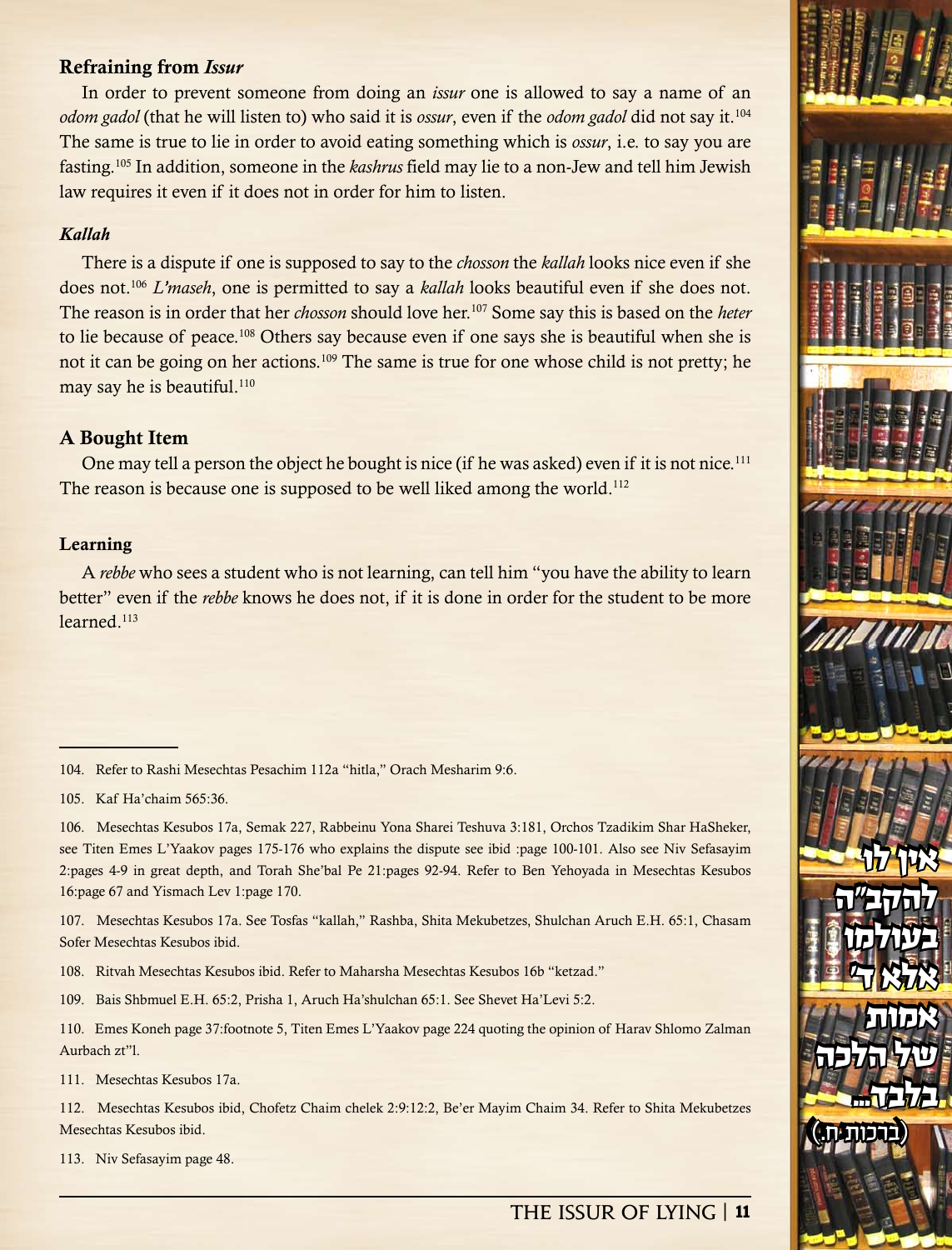

# Cheering Up Someone

One may lie to someone who is broken hearted if doing so will cheer him up.114 For example, if one is in pain because he has no money one can say to his friend I do not either have money even if he really does.<sup>115</sup>

# Calling Someone Son or Brother

One is allowed to call someone his son or bother even if he is not his son or brother. The reason is because even one's students are his sons and all *Yiddin* are brothers.116

# Calling One's Son-in-Law a Son etc.

It is very common after a couple gets married for the new father-in-law to call the son-inlaw a son or daughter. This is not considered a lie because a son-in-law or daughter-in-law is really like ones own child.<sup>117</sup> The same is true for the son-in-law to call his in-law by Ma or Ta.118 Nonetheless, one should not do this in front of his parents.

# Exaggerating

One is permitted to exaggerate and it is not considered lying, since one is not making his friend make a mistake because of it, and we do find some places119 that the *Gemorah* says exaggerating was done.120 Someone who is asked how much something was can say it was \$2000 when in reality it was \$1533 since it is close to \$2000.121 Based on this one would be permitted lie to make other people happy if no one is getting fooled because of it.122 In addition, one who is asked the time can say it is 1:00pm even if it is 12:58pm.123 Furthermore, writing on an invitation the *chupah* will be at 7:30pm even though it will not be until 8:30pm is not a lie since all know that these events do not start on time.<sup>124</sup>

115. Niv Sefasayim page 73.

116. Orach Mesharim 9:10:footnote 12, Niv Sefasayim page 121.

117. Refer to Titen Emes L'Yaakov page 143, Niv Sefasayim page 121, Rashi Sefer Bereishi 37:35 "v'kol," Rashi in Mesechtas Shabbos 23b "nufek."

- 118. Niv Sefasayim page 121.
- 119. Refer to Mesechtas Eruvin 2b, Mesechtas Beitzah 4a.

120. Orach Mesharim 9:11:footnote 13, Opinion of Harav shlomo Zalman Aurbach zt"l quoted in Titen Emes L'Yaakov page 174, Opinion of Harav Chaim Kanievesky Shlita quoted in Titen Emes L'Yaakov pages 173-174 (only if it is obvious that one is exaggerating). Refer to Mesechtas Eruvin 2b, Mesechtas Beitzah 4a, Mesechtas Chullin 90b, Rashi "guzma," Rama Y.D. 236:5, Taz 10.

- 121. Refer to Mesechtas Kiddushin 12a, Titen Emes L'Yaakov page 178.
- 122. Emes Koneh page 17:9, Niv Sefasayim page 130.
- 123. Refer to Emes Koneh page 83:footnote 3, Titen Emes L'Yaakov page 223.

124. Titen Emes L'Yaakov pages 261-262. So too other areas which are known that people exaggerate (Sheilas Rav page 43:5). *Bediuk* (written on inviations) stands for "*Bis Da Yiddin Velien Kimmon*" As long as the *Yiddin* will come (Harav Yisroel Belsky Shlita).

<sup>114.</sup> Emes Koneh page 37:5.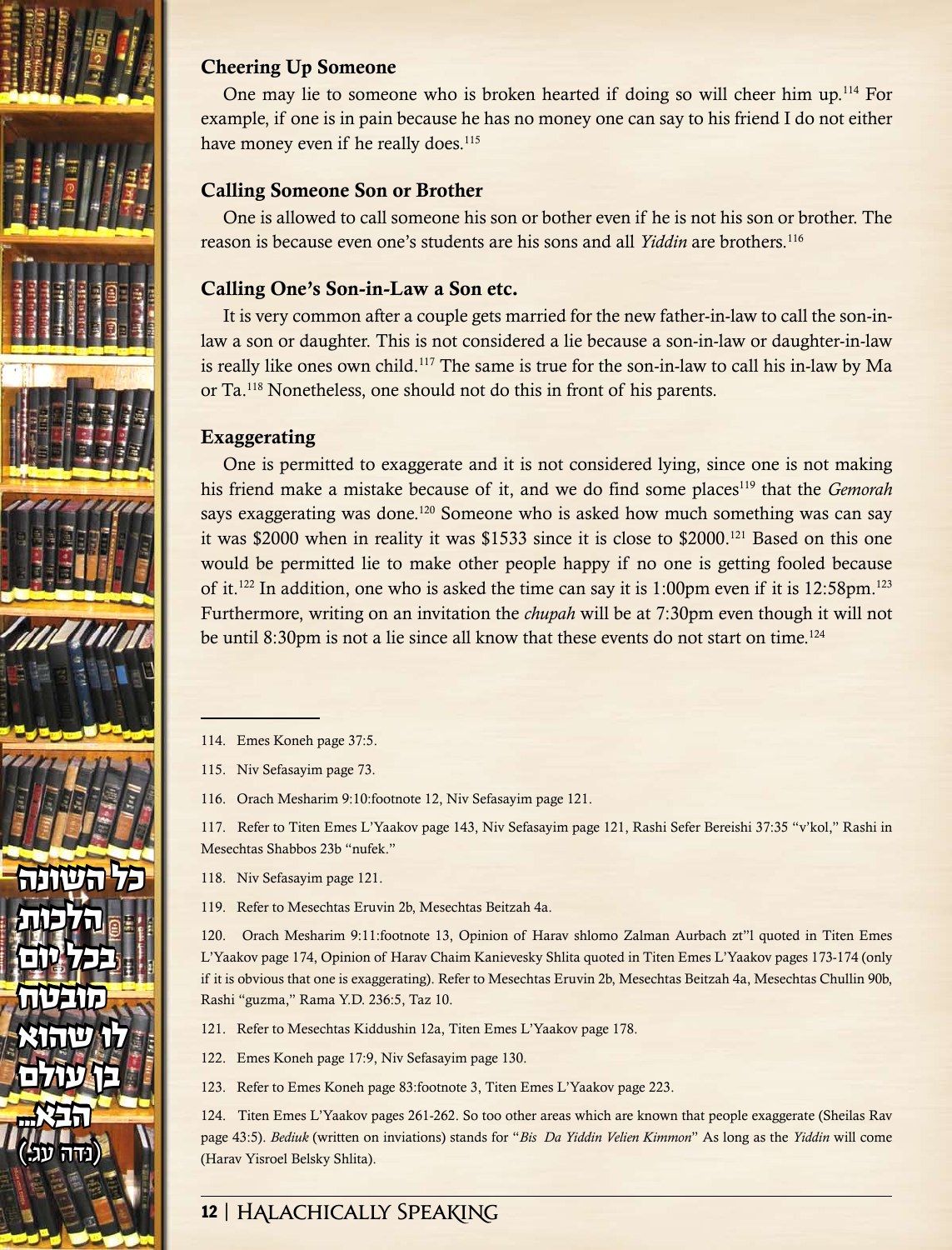## Eulogy

Many times one can find himself at a *levaya r"l* and the speaker is saying *middos* etc which all present know the deceased did not have, is this permitted or considered lying?

The *poskim* say doing so is permitted as long as one does not go overboard with attributes that were non-existent.125 The *Taz*126 explains it is permitted because if the deceased would have had the opportunity to do the *chessed* to the next level he would have done so, so we say it about him even if he did not do it. Others explain that although we saw or knew the deceased did a certain action we add to it because who really knows how much he did and chances are he did more than we know of.127

#### *Yom Kippur*

How are we able to say certain *al cheits* if we never did those *aveiros*, are we lying before *Hashem* on the Day of Judgment?

Some say since one's friend might have done the *aveira* we are saying it on him since all of Jews are connected to each other.<sup>128</sup>

Some question how we are allowed to say comments of crying on *Yom Kippur* if we are not actually crying.129

# *Oleinu*

When *davening Oleinu* we say "*mishtachavim*," but we do not literally bow down, so how can we say it? Although bowing down means spreading out ones hands and feet, bending of the head and body is also considered bowing and it is not a lie.<sup>130</sup>

#### *Yeshiva*

It is forbidden to lie to the government and say that there are more students in the *Yeshiva* than there really are in order to receive more benefits from them.131

#### Imitating

A common occurrence is for a person to dress up as a poor person in order to collect more money, is this permitted or is considered as if he is not coming off as being truthful?

The *Mishnah* in *Mesechtas Peah*132 says if one is not missing a limb or blind etc. and he

- 128. Bach, Bais Yosef, Taz O.C. 607:1 Sefer Chasidim 22, see 421.
- 129. Refer to Sefer Chassidim 250.
- 130. Torah L'shma 48.
- 131. Igros Moshe C.M. 2:29.
- 132. 8:9.

# **The Issur of Lying** | 13

אין לו

אין לו

להקב"ה

להקב"ה

בעולמו

בעולמו

 $T$ 

אלא ד'

של הלכה

של הלכה

 $\textcolor{blue}{\textbf{(}}$ 

)ברכות ח.(

אמות

אמות

בלבד...

<sup>125.</sup> Tur Y.D. 344, Shulchan Aruch Y.D. 344:1. Refer to Titen Emes L'Yaakov pages 126-131 in great depth. Refer to Chuko Mamtakim 1:page 47.

<sup>126.</sup> Y.D. 344:2. Some say based on this is if one is asked about a boy who is a *masmid* for a *shidduch* if he is a *masmid*, you can say he is and he learns this many hours even if he does not, since if he was able to he would learn that many hours (Titen Emes L'Yaakov page 130.

<sup>127.</sup> Aruch Ha'shulchan Y.D. 344:6.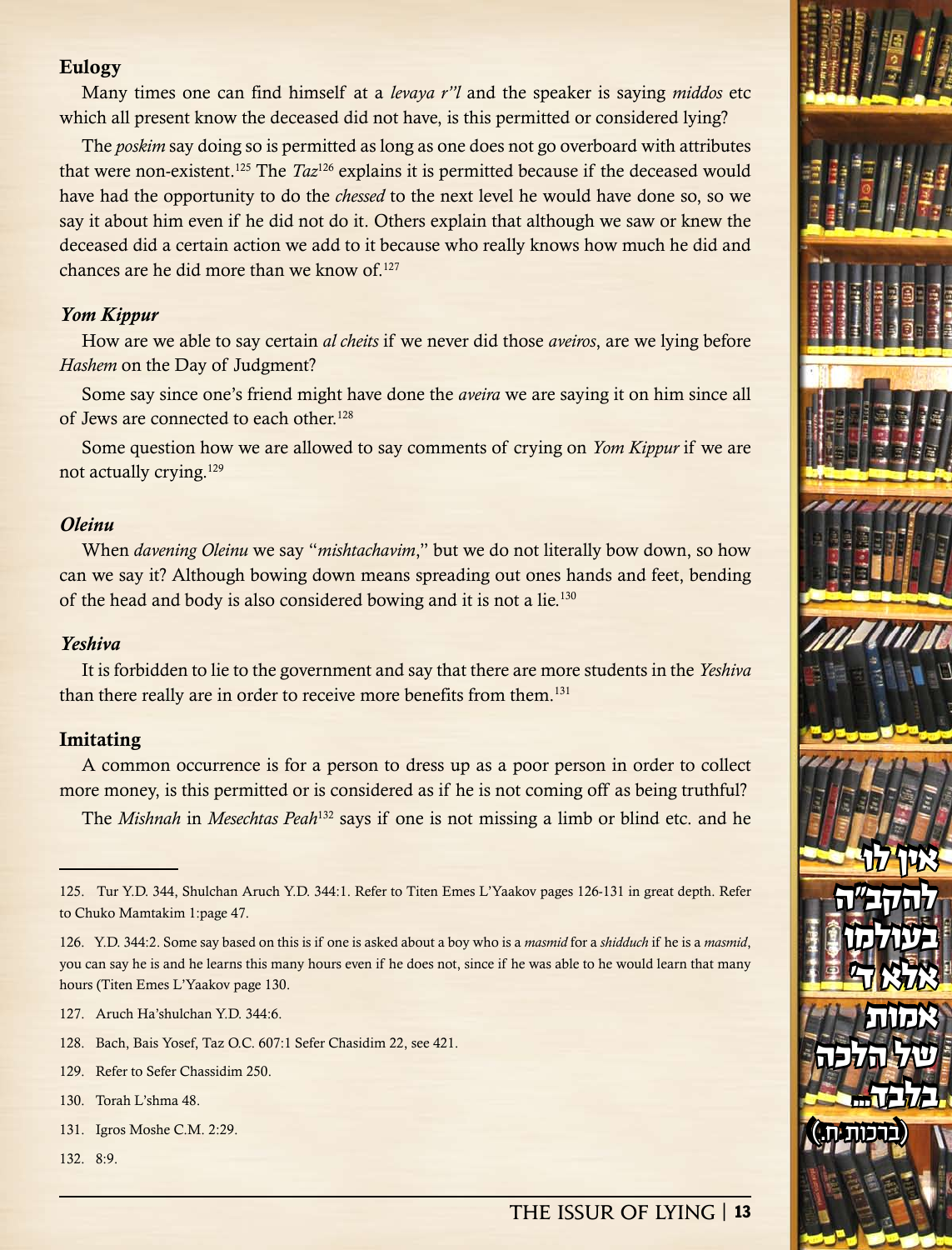

makes himself as such he will not leave this world without becoming the thing which he imitated. The opinion of the *Maharsha*133 is that this is talking about a person who is poor and he needs money so he does certain actions to make others have mercy on him. Others seem to say that this is referring to someone who does not need money and he makes believe that he does.<sup>134</sup>

Some say if a person is poor than doing the above is permitted, $135$  while other do not agree with this premise.<sup>136</sup>

# Fasting

If an individual is fasting (not on a public fast day) and he is asked if he is fasting, it is proper for him to say he is not fasting in order not to show off before others.137

## *Shidduch*

It is very common for one to be *red* a *shidduch* and if it is not for him, he says he is "busy." Is this permitted even if he is not busy but does not want the girl to feel bad that he really is saying no?

One is permitted to do so since otherwise it would be embarrassing to the girl to know that the boy said no to her.<sup>138</sup>

# Lying about Age

A question arises if one is permitted to tell a *shadchan* he or she is younger than their age in order to facilitate a *shidduch*. 139 There are *poskim* who say if one of the sides is already looking for a *shidduch* and is having a hard time finding one then he or she may lie about their age.<sup>140</sup> *Harav Elyashiv Shlita* says that one who is twenty can say he is nineteen.<sup>141</sup> When this question arises one should discuss it with his *Rav*.

# Surprise Party

Many times one is interested in making a surprise party for someone but can not get him to the party by telling him the truth, therefore, a lie is said in order to get him to the part

134. Refer to Mesechtas Kesubos 68a, Rambam Hilchos Matnas Aniyim 10:19, Shulchan Aruch Y.D. 255:2, Mieri Mesechtas Kesubos ibid.

135. Opinion of Harav Fisher zt"l quoted in Titen Emes L'Yaakov page 162.

136. Opinion of Harav Chaim Kanievesky Shlita quoted in Titen Emes L'Yaakov ibid. Refer to Teshuvos V'hanhugos 4:216.

137. Refer to Taz O.C. 565:6, Magen Avraham 7, Kaf Ha'chaim 565:34. Refer to Lev Chaim 1:5.

138. Titen Emes L'Yaakov page 167, Emes Koneh page 55:footnote 45. Refer to Mesechtas Berochos 43b, Rashi "v'lo hiy."

- 139. Refer to Titen Emes L'Yaakov pages 121-124 on this *inyun*.
- 140. Opinion of Harav Fisher zt"l quoted in Titen Emes L'Yaakov page 122.

141. Quoted in Titen Emes L'Yaakov page 122. The *Steipler zt"l* said that in general the husband should not be more than ten years older than the wife (Orchos Rabbeinu 1:page 268:23).

<sup>133.</sup> Mesechtas Peah ibid.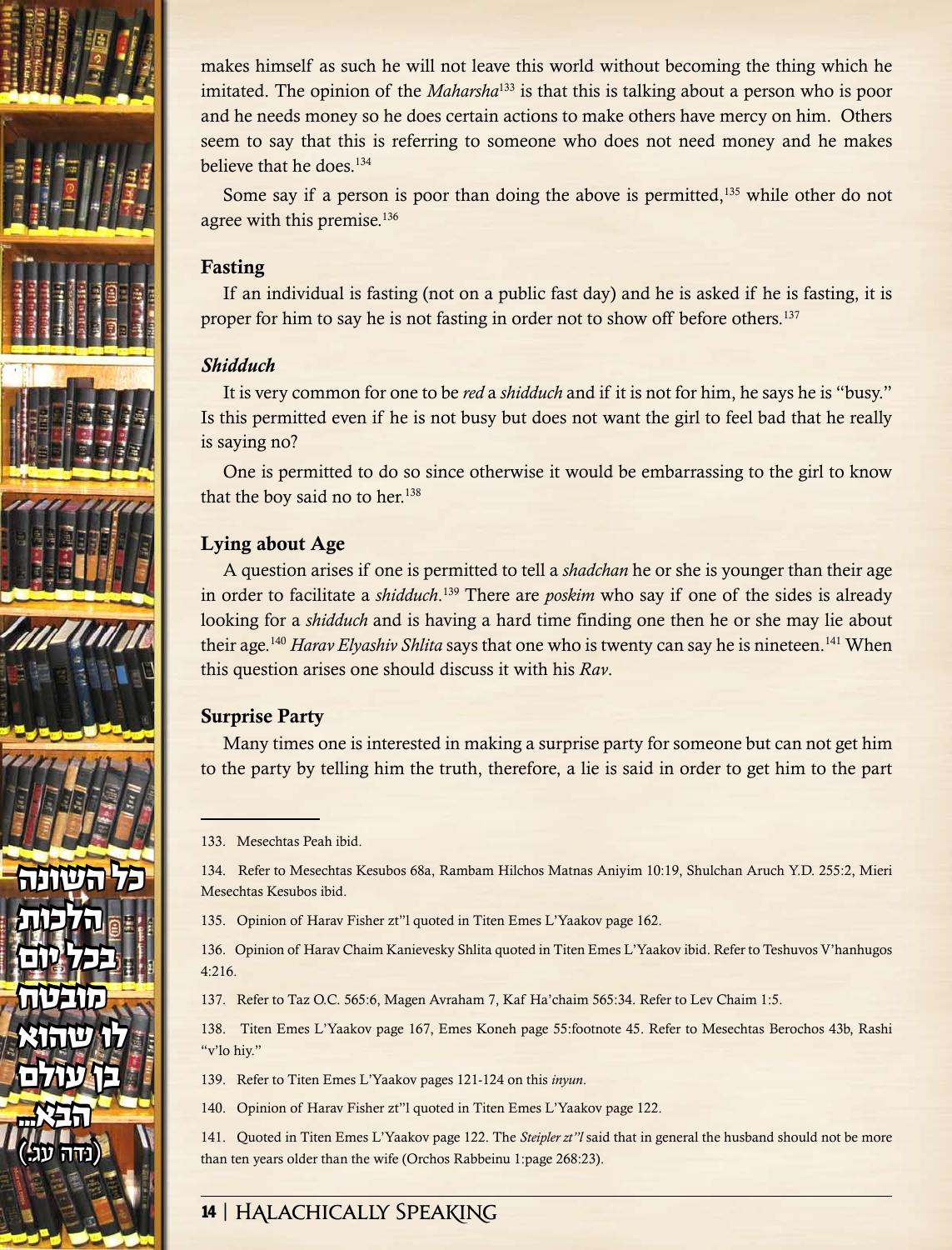without him knowing the real reason why he is going. One is not allowed to do so since it is an outright lie.<sup>142</sup>

# Airport

When traveling on an airplane one is asked beforehand if he packed everything and if there are any packages that you may have received from others. One is allowed to answer that he did not receive any packages from others even if he knows there is a package from his friend in the suitcase. The reason why doing so is permitted is because the point of the question is to inquire if there are any "suspicious" objects onboard. Since the passenger knows that there are no such items in his suitcase he may say that there are no packages from anyone inside.<sup>143</sup>

# *Torah*

When one is telling you a *davar Torah* which you heard already, you may make believe that you never heard it even if you did.<sup>144</sup>

# Honoring Parents

It is permitted to lie in order for one to respect his parents.<sup>145</sup>

# Telling of a Deceased Relative

One who is sick and if he is told that a relative of his has died, he will *r'l* also die, then one does not tell him the bad news.146 This is true even if the sick person asks for the reason that the family member etc has died.

# *Rav*

The opinion of *Harav Elchonon Wasserman zt"l* was that one should not be called "*Rav*" unless he is a *Rav* of a *Shul*, *posek*, or a *Rosh Yeshiva*. 147 However, today, the custom is to be lenient with this.148 Accordingly, even one who did not get *semicha* may be called *Rav* or Rabbi.

144. Emes Koneh page 40:footnote 10, Titen Emes L'Yaakov page 223 quoting the opinion of Harav Shlomo Zalman Aurbach zt"l.

145. Titen Emes L'Yaakov page 207.

146. Mesechtas Moed Kotton 26b, Rambam Hilchos Avel 8:4, Tur Y.D. 337, Shulchan Aruch Y.D. 337:1, Levush 1, Aruch Ha'shulchan 1,

147. Titen Emes L'Yaakov page 34:64, Niv Sefasayim pages 117-118 in depth. See Titen Emes L'Yaakov page 198.

148. Opinion of Harav Shlomo Zalman Aurbach zt"l quoted in Titen Emes L'Yaakov ibid and Chuko Mamtakim 1:page 45. Refer to Zecher Yehusef O.C. 70:page 184.



<sup>142.</sup> Opinion of Harav Fisher zt"l quoted in Titen Emes L'Yaakov page 176.

<sup>143.</sup> Titen Emes L'Yaakov pages 265-266.